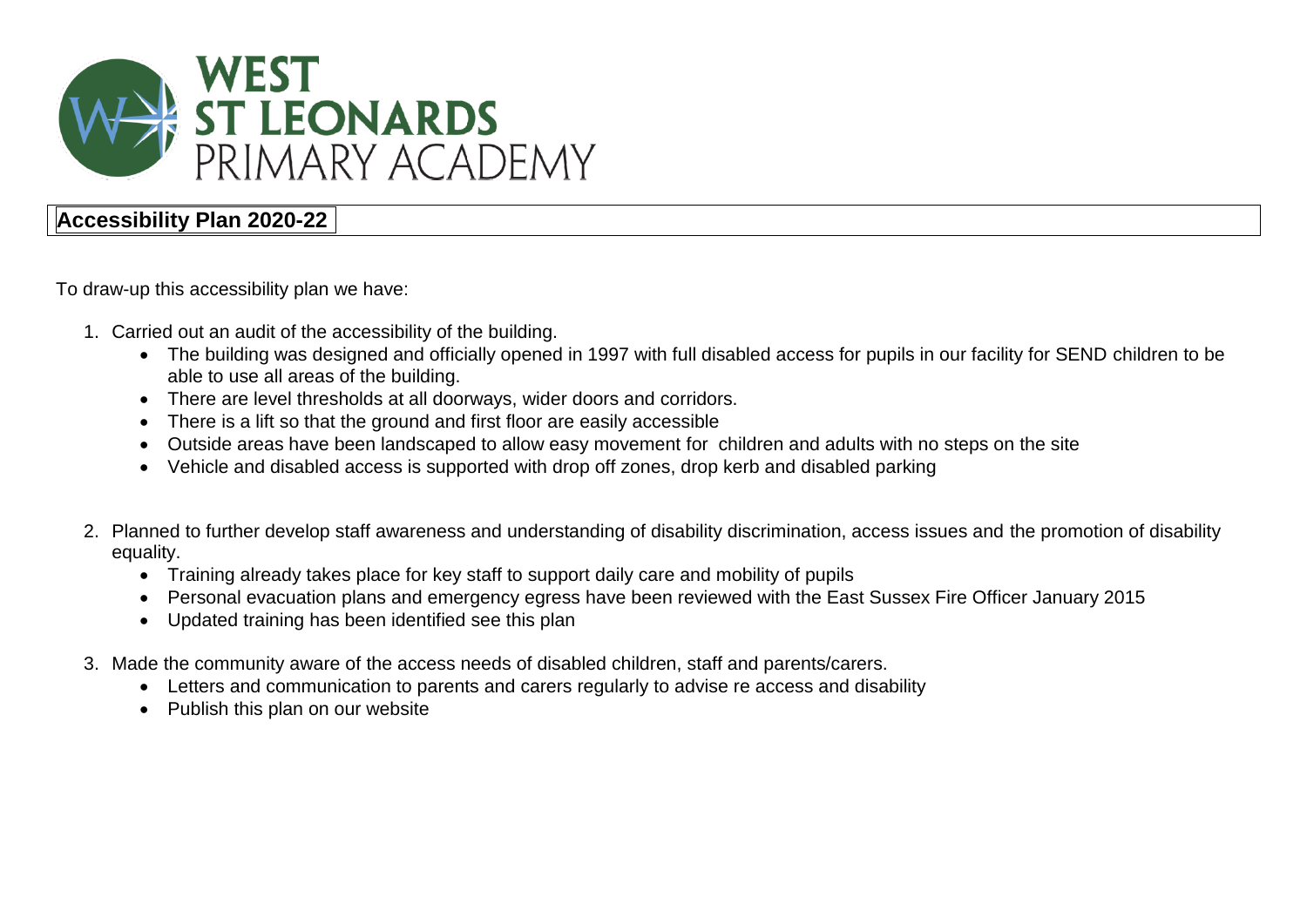## **Improving access to the academy environment**

| <b>Short</b> | <b>Targets</b>                                                                                                                                                                                                               | <b>Actions</b>                                                                                                                                                                                                                                                                                                                                                                                                                                         | <b>Timescale</b> | <b>Responsibility</b>                                        | <b>Outcomes</b>                                                                                                                                                                                                                                                                                                                                                                                                                                                                                                                                                                                                                                                                                                                                                                                                                                     |
|--------------|------------------------------------------------------------------------------------------------------------------------------------------------------------------------------------------------------------------------------|--------------------------------------------------------------------------------------------------------------------------------------------------------------------------------------------------------------------------------------------------------------------------------------------------------------------------------------------------------------------------------------------------------------------------------------------------------|------------------|--------------------------------------------------------------|-----------------------------------------------------------------------------------------------------------------------------------------------------------------------------------------------------------------------------------------------------------------------------------------------------------------------------------------------------------------------------------------------------------------------------------------------------------------------------------------------------------------------------------------------------------------------------------------------------------------------------------------------------------------------------------------------------------------------------------------------------------------------------------------------------------------------------------------------------|
| term         | 1. School is aware of the access<br>needs of disabled children.<br>Access and egress onto site are<br>reviewed and new arrangements<br>put in place to maintain safety<br>and ensure pupils/visitors in<br>carpark are safe. | a) Review access<br>arrangements for disabled<br>pupils and their safe arrival and<br>collection from the site<br>b) Maintain all door entry<br>thresholds and kerbs and<br>repair as needed.<br>c) Create procedure and share<br>with parents and key staff re<br>access and egress.<br>d) Make sure all facility staff<br>and especially site and office<br>staff are aware of and manage<br>the access and egress to<br>adhere to the safe systems. | Autumn<br>2020   | <b>Inclusion Lead</b><br><b>Facility and Site</b><br>Manager | Parents and carers informed<br>of access into and out of the<br>building. System secured for<br>access and adhered to by<br>parents.<br>Plan/risk assessments in<br>place for all children who<br>have mobility/access<br>arrangements as required.<br>Shared with parent to include<br>access and egress.<br>No incidents reported whilst<br>access and egress at<br>beginning end of the day.<br>Turning circle clear for traffic<br>and emergency vehicles<br>whilst the academy is in<br>session.<br>Raised confidence of staff<br>and commitment to meet<br>access needs, safe use of<br>school accessibility resources<br>lift and hoists.<br>On a case by case basis,<br>access allowed to site if<br>parent has a blue badge-<br>proforma to document<br>Disabled parking space<br>moved to opposite dropped<br>curb. Two additional spaces |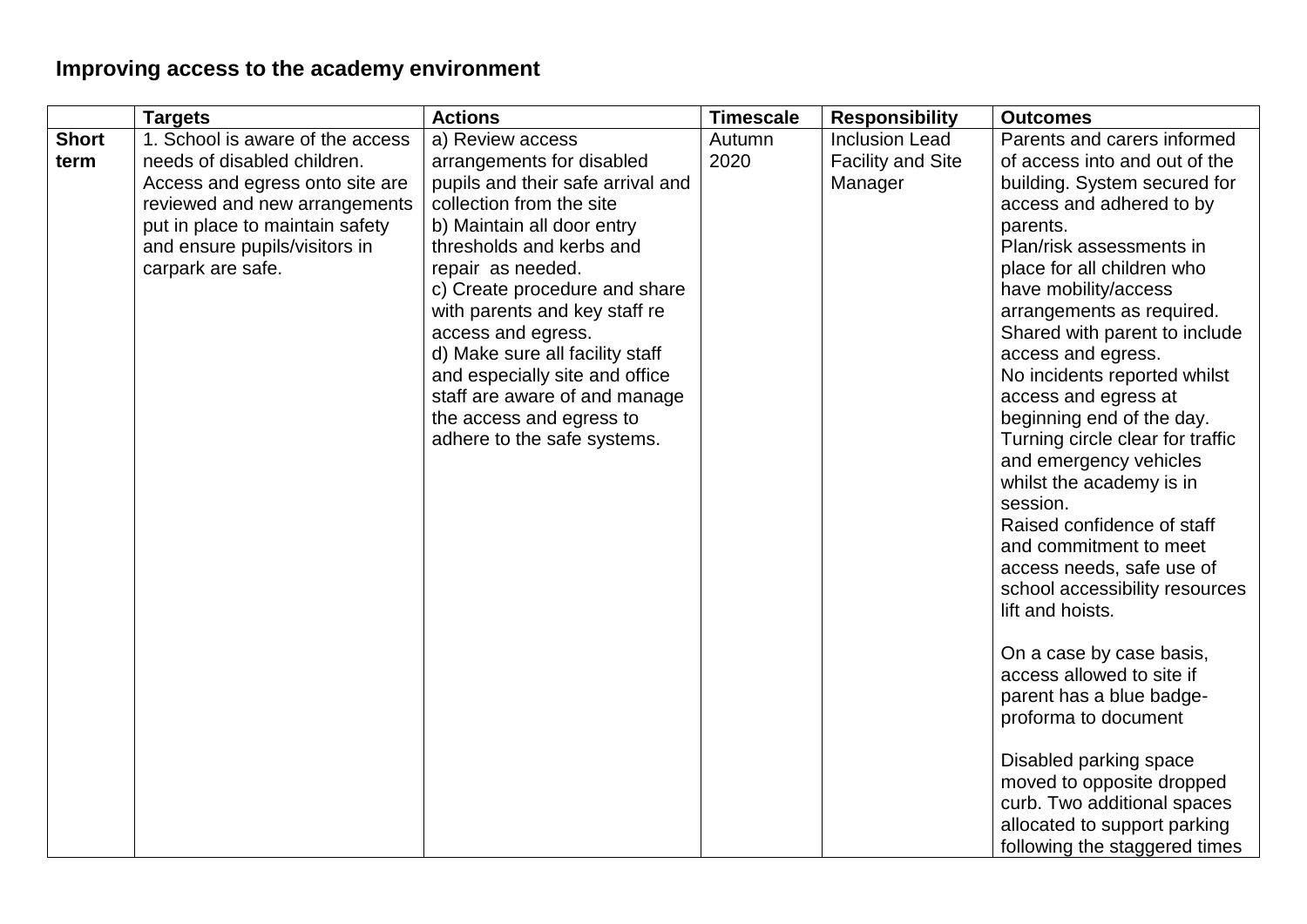|                                                                                                                                  |                                                                                                                                                                                                                                                                                        |                                 |                                                                     | for years groups since<br>September 2020                                                                                                          |
|----------------------------------------------------------------------------------------------------------------------------------|----------------------------------------------------------------------------------------------------------------------------------------------------------------------------------------------------------------------------------------------------------------------------------------|---------------------------------|---------------------------------------------------------------------|---------------------------------------------------------------------------------------------------------------------------------------------------|
| 2. School staff are better aware<br>of access issues and safe use of<br>school resources such as lift and<br>hoists.             | a) Provide information and<br>training on use of disabled<br>facilities such as the lift and<br>hoists.<br>b) Create procedure that is<br>used by facility staff and<br>provide training and written<br>protocol to be available both<br>outside and in the lift car and<br>by hoists. | <b>March 2020</b>               | <b>Facility Inclusion</b><br>Lead                                   | On-going improvements in<br>access to all areas and safe<br>systems for staff to adhere to.                                                       |
| 3. All building work has<br>considered Accessibility<br>guidance and pupils needs met<br>re access and use wherever<br>possible. | a) Site manager and Business<br>manager to alert all contractors<br>to accessibility needs and any<br>key elements of this plan.                                                                                                                                                       | Continuous<br>for all<br>works. | Principal,<br><b>Business</b><br>Manager and site<br>manager.       |                                                                                                                                                   |
| 4. Improve external mobility<br>when low light conditions/dark.                                                                  | a) Replace external light bulbs<br>immediately when 'blown'<br>b) Seek advice from facilities<br>management re any ongoing<br>issues.                                                                                                                                                  | Ongoing                         | Site manager<br>Principal                                           | Visually impaired people feel<br>safe in the grounds.<br>On going replacement of<br>lights 2020                                                   |
| 5. Ensure that all disabled pupils<br>can be safely evacuated                                                                    | a) Personal Emergency<br><b>Evacuation Plans for all</b><br>children to be reviewed<br>annually<br>b) remind staff of system to<br>ensure all staff are aware of<br>their responsibilities<br>c) Use evac chair and retrain<br>staff to use it.                                        | Annually<br>January             | <b>Inclusion Lead</b><br>Site manager<br><b>Business</b><br>Manager | All disabled children and staff<br>working with them are safe<br>and confident in event of fire.<br>EVAC chair in place and<br>training provided. |
|                                                                                                                                  |                                                                                                                                                                                                                                                                                        |                                 |                                                                     |                                                                                                                                                   |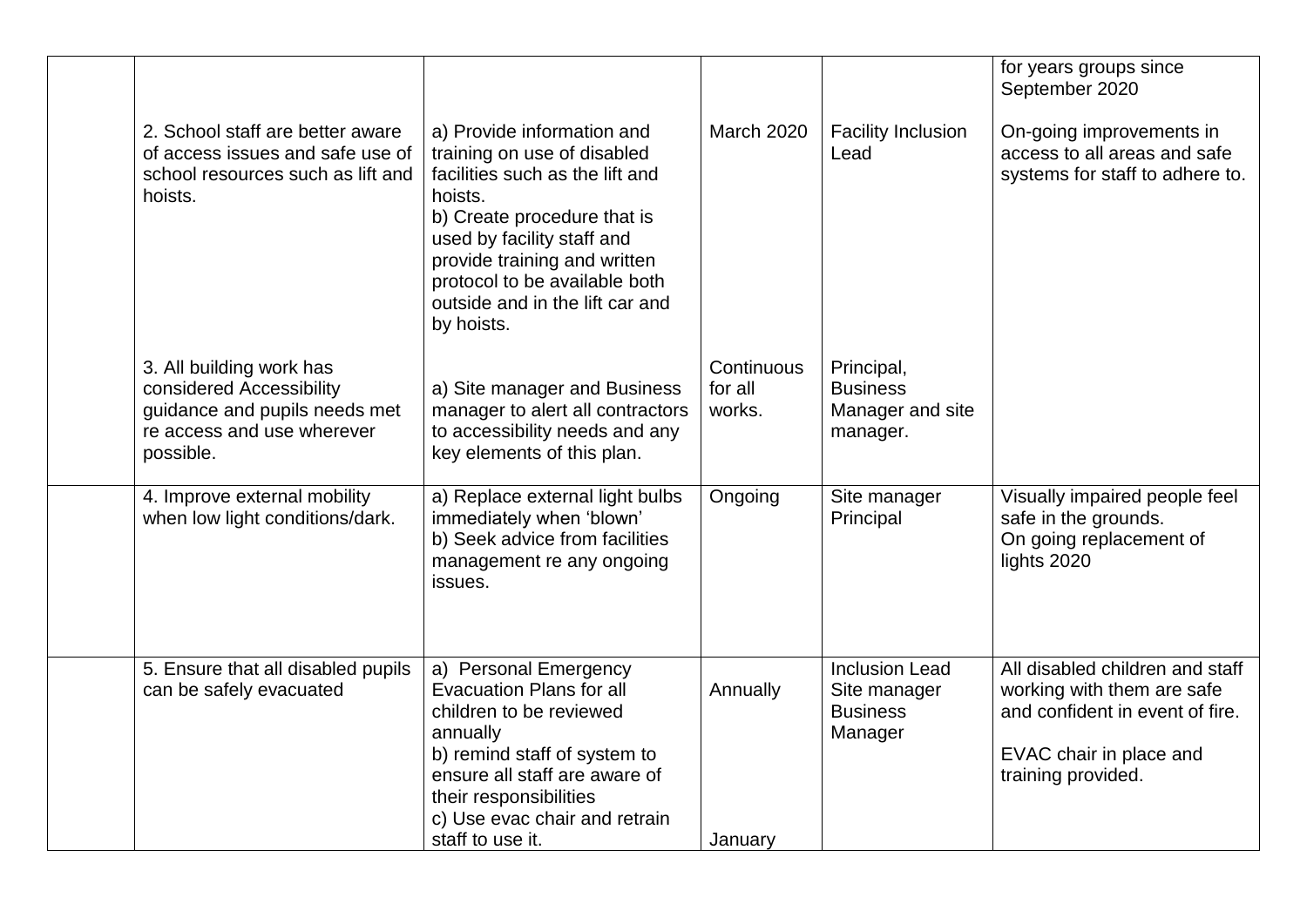|                |                                                                    |                                                                                                                               | February<br>2020  |                                                                |                                                           |
|----------------|--------------------------------------------------------------------|-------------------------------------------------------------------------------------------------------------------------------|-------------------|----------------------------------------------------------------|-----------------------------------------------------------|
| Medium<br>term | 7. Audit building for additional<br>works to support accessibility | a) Complete audit and<br>create further actions as<br>needed<br>b) Update plan<br>c) Cost and implement<br>works as required. | September<br>2020 | Site Manager<br><b>Business</b><br>manager Inclusion<br>Leader | Building continues to be<br>accessible and all needs met. |

## **Improving access to the curriculum**

|                      | <b>Targets</b>                                                                     | <b>Actions</b>                                                                                                                                                                                                                   | <b>Timescale</b>                                           | <b>Responsibilities</b>                                                                 | <b>Outcomes</b>                                                                                                                                                   |
|----------------------|------------------------------------------------------------------------------------|----------------------------------------------------------------------------------------------------------------------------------------------------------------------------------------------------------------------------------|------------------------------------------------------------|-----------------------------------------------------------------------------------------|-------------------------------------------------------------------------------------------------------------------------------------------------------------------|
| <b>Short</b><br>Term | 1. Increase confidence of<br>staff in integrating SEND<br>pupils in the curriculum | a) review planning and<br>teaching and provide<br>coaching and support<br>as needed.<br>b) Facility leader to<br>provide model for pm<br>teaching in<br>mainstream with<br>SEND children as<br>experts to start<br>January 2020. | As needed<br>and as part<br>of induction<br>for new staff. | <b>Inclusion Manager</b><br>X3 per year review<br>impact from<br>January2020<br>onwards | Raised confidence of staff in<br>strategies for differentiation<br>and increased pupil<br>participation for SEND.                                                 |
|                      | 2. Ensure TAs have<br>access to specific training<br>on disability issues.         | a) Use a staff audit to identify<br>TA training needs and inform<br><b>Professional Development</b><br>process<br>b) Annually provide update<br>training and for all new staff<br>on induction.                                  | September<br>2021                                          | <b>Inclusion Manager</b><br>September 2021                                              | Raised confidence of TAs as<br>above.<br>Review of support shows TAs<br>have good understanding of<br>individual needs and are<br>meeting these when<br>observed. |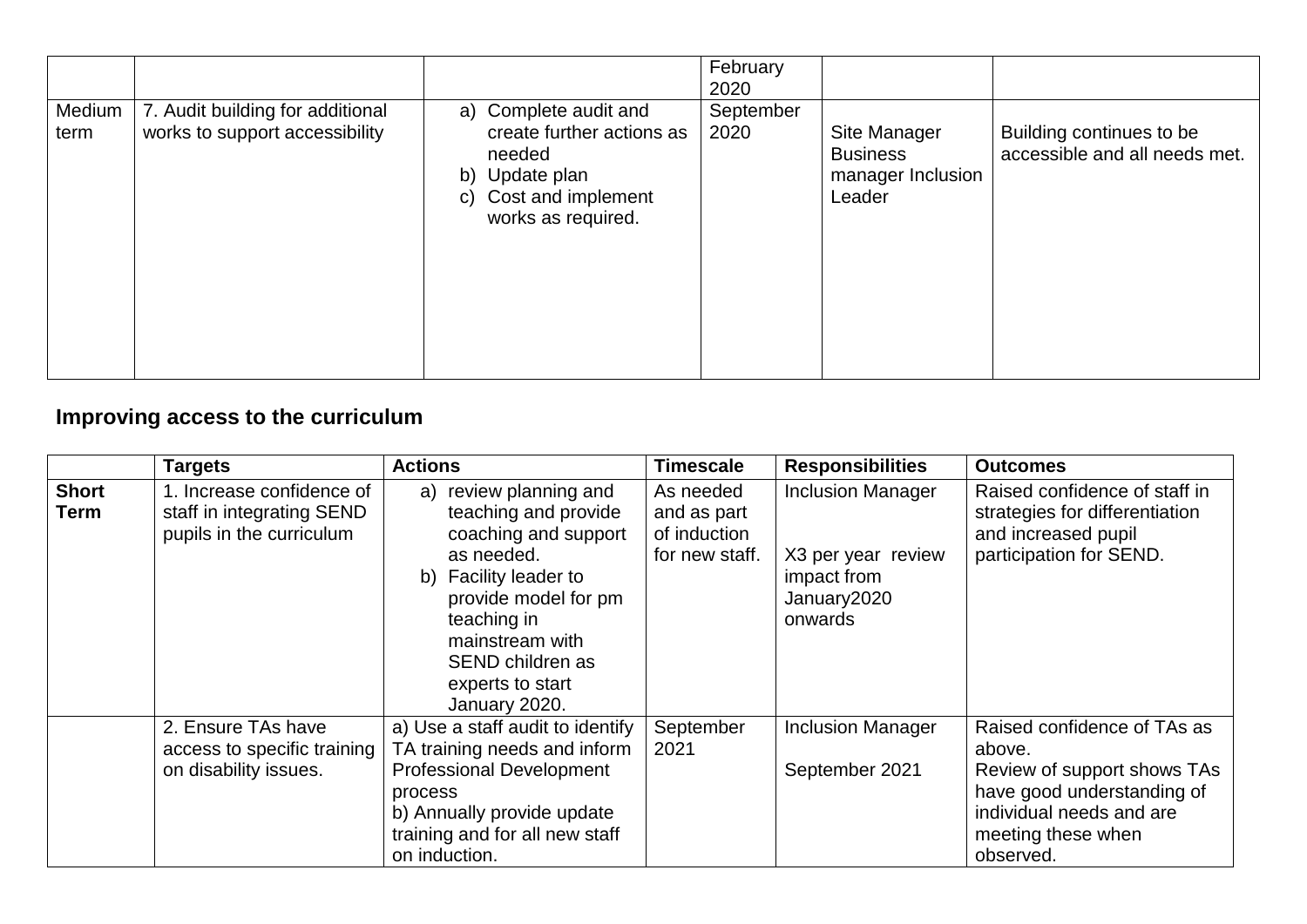|                              | 3. Ensure all staff are<br>aware of disabled<br>children's curriculum<br>access                                     | a) Refine and check the<br>system of individual naming<br>of disabled children when<br>needed in pm activities                                                           | Ongoing             | <b>Inclusion Manager</b>                   | All staff aware of individual<br>pupils' access needs.<br>Ongoing review of planning<br>x3 per year.                 |
|------------------------------|---------------------------------------------------------------------------------------------------------------------|--------------------------------------------------------------------------------------------------------------------------------------------------------------------------|---------------------|--------------------------------------------|----------------------------------------------------------------------------------------------------------------------|
|                              | 4. Ensure all staff are<br>aware of, and able to<br>use, SEN software and<br>resources                              | a) Audit all SEN IT and other<br>resources and make list<br>available to all staff<br>b) Run individual training<br>sessions on use of SEN<br>Software e.g. Clicker etc. | Annual<br>support   | <b>Inclusion Manager</b>                   | Wider use of SEN resources<br>in mainstream classes.                                                                 |
|                              | <b>Targets</b>                                                                                                      | <b>Strategies</b>                                                                                                                                                        | Timescale           | Responsibilities                           | Success criteria                                                                                                     |
| <b>Medium</b><br><b>Term</b> | 1. Ensure all school trips<br>and residential are<br>accessible to all<br><b>Checklist for teachers</b><br>created. | a) Develop guidance for<br>staff on making trips<br>accessible<br>b) Ensure all teachers<br>use checklist                                                                | Ongoing             | <b>Inclusion Leader</b>                    | All children in school able to<br>access all school trips and<br>take part in range of activities.                   |
|                              | 2 Review PE Curriculum<br>to make PE accessible to<br>all<br>Staff training                                         | a) Use information in<br>accessible PE and Disability<br><b>Sports</b><br>b) Review PE curriculum to<br>include disability sports                                        | <b>By July 2022</b> | <b>PE</b> Coordinator                      | All children able to access PE<br>and disabled children more<br>able to excel in sports.                             |
| Long<br><b>Term</b>          | 1. Develop consistent<br>approach to<br>differentiation and<br>alternative recording in<br>school                   | a) Devise and consult on<br>model school policy with<br>good practice guidance<br>b) provide CPD through<br>PDMs.                                                        | <b>By July 2022</b> | <b>Inclusion Manager</b>                   | All staff confident and<br>consistent in range of<br>differentiation strategies and<br>use of alternative recording. |
|                              | 2. Ensure disabled<br>children participate in                                                                       | a) Survey participation in<br>clubs at lunch and after                                                                                                                   | By Sept 2022        | <b>PE Leader</b><br><b>Facility leader</b> | Disabled children confident<br>and able to participate equally                                                       |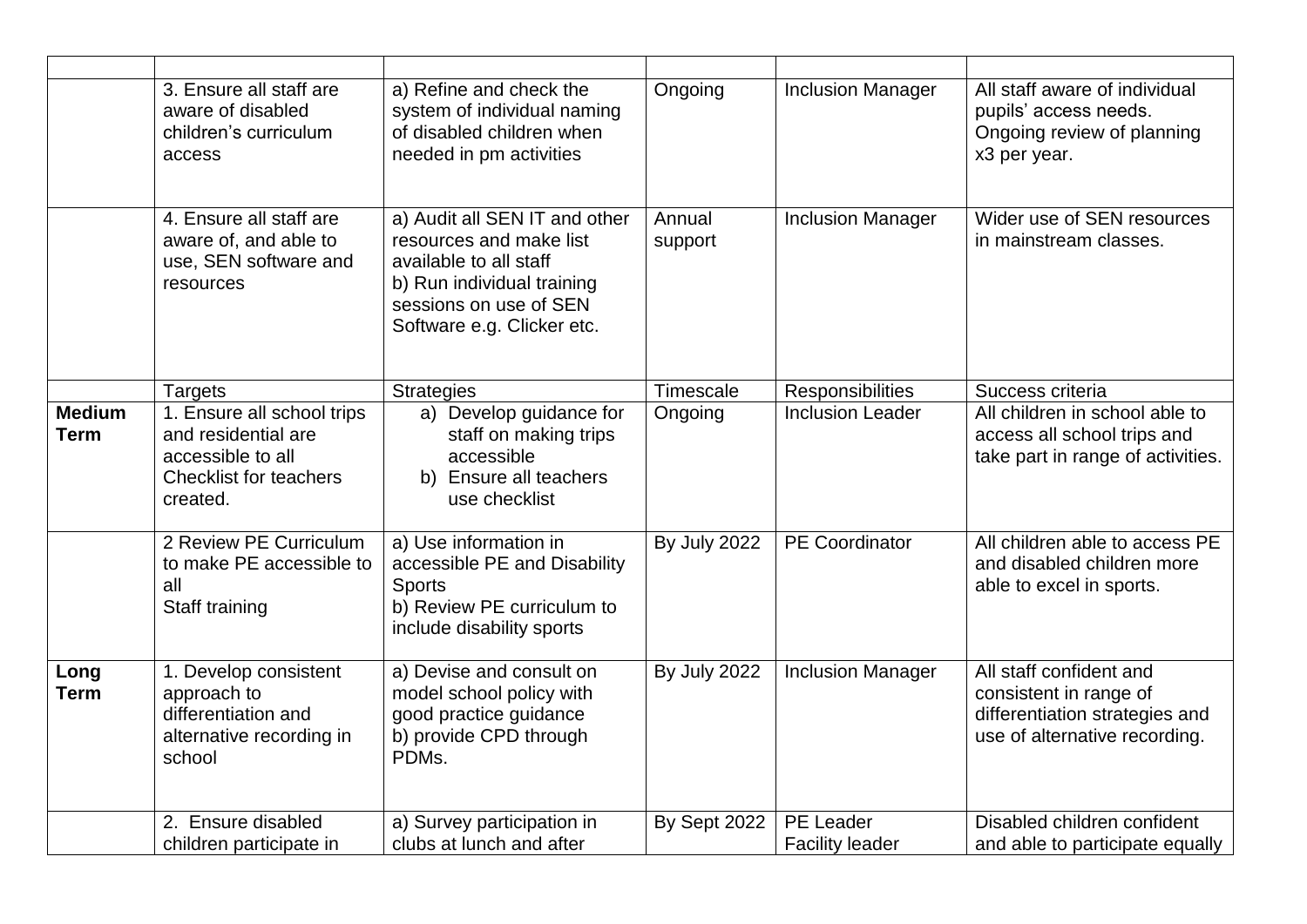| after school and lunch<br>time activities                                                  | school by disabled children<br>b) Organise additional<br>activities for disabled pupils                                                                                                        | $\mathbf{H}$                      |                                     | in out of school activities.                                                                                 |
|--------------------------------------------------------------------------------------------|------------------------------------------------------------------------------------------------------------------------------------------------------------------------------------------------|-----------------------------------|-------------------------------------|--------------------------------------------------------------------------------------------------------------|
| 3. Ensure all staff have<br>undertaken disability<br>equality training                     | a) Set up Inset training for all<br>staff on disability equality,<br>explore support from Special<br>Schools.<br>b) Ensure new staff access<br>similar CPD courses                             | <b>July 2022</b>                  | <b>Facility Inclusion</b><br>Leader | All staff work from a disability<br>equality perspective.                                                    |
| 4. Develop links with<br>local special school to<br>improve understanding of<br>curriculum | a) Organise opportunities for<br>some key staff to observe<br>their curriculum area at Local<br><b>Special School</b>                                                                          | From Sept<br>2022                 | <b>Facility Inclusion</b><br>Leader | Increased confidence of staff<br>in developing their curriculum<br>area accessibly.                          |
| 5. Review PSHE<br>curriculum area to<br>include disability issues                          | a) Include specific reference<br>to disability equality in PSHE<br>curriculum.<br>b) Develop PSHE curriculum<br>to address disability equality<br><b>issues</b><br>c) Assemble resource box re | From Sept<br>2021<br>By Sept 2021 | PSHE leader and<br>facility leader. | Introduction of disability<br>issues into assembly.<br>Frequent and ongoing in<br>place from September 2020. |
|                                                                                            | disability equality for staff                                                                                                                                                                  | By March<br>2022                  |                                     |                                                                                                              |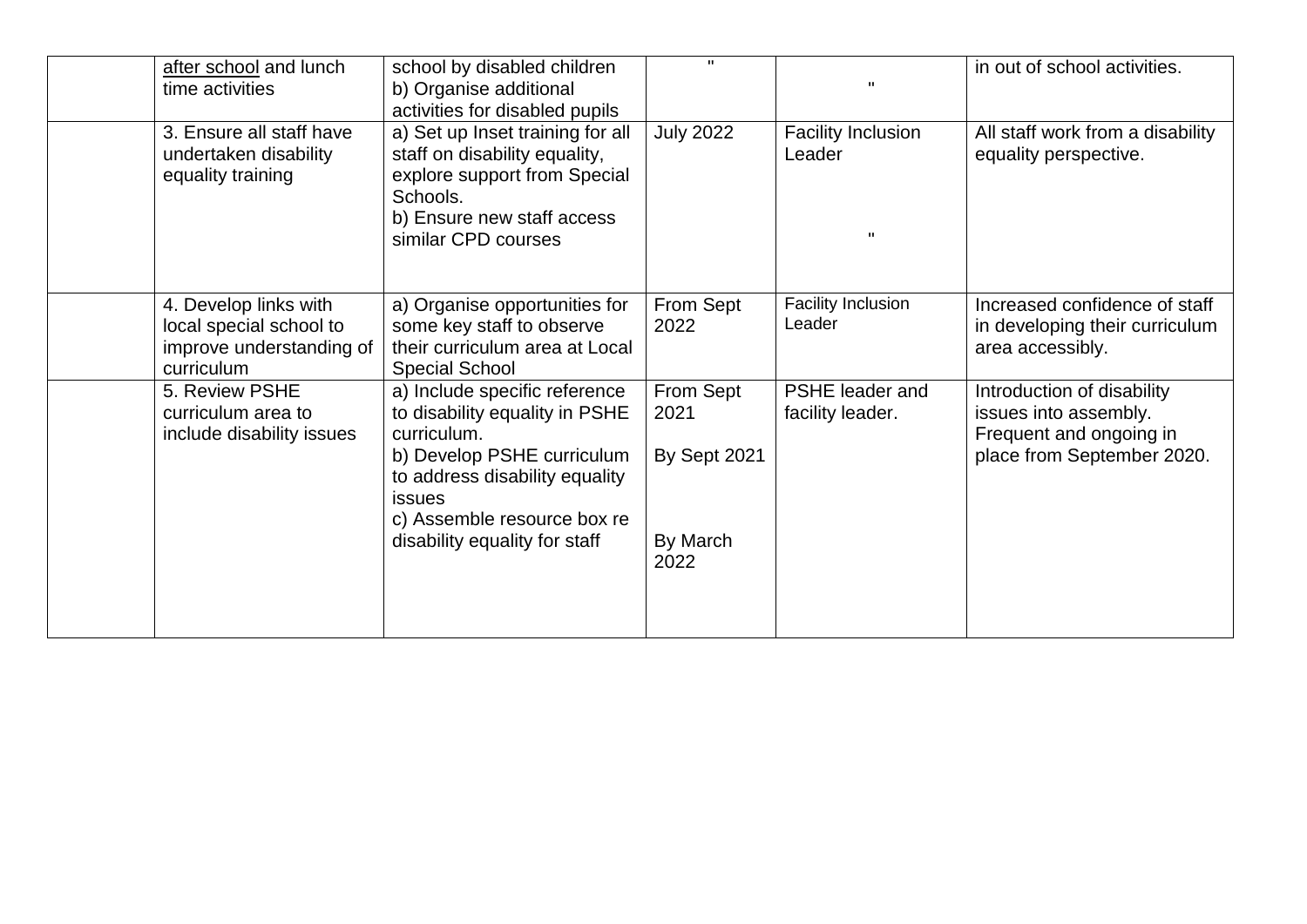## **Improving access to information**

|              | <b>Targets</b>                                             | Actions                                                | Timescale          | Responsibilities | Success criteria                                                  |
|--------------|------------------------------------------------------------|--------------------------------------------------------|--------------------|------------------|-------------------------------------------------------------------|
| <b>Short</b> | 1. Review information to                                   | a) Ask parents/carers                                  | Annually from      | Principal        | All parents getting information                                   |
| <b>Term</b>  | parents/carers to ensure it is                             | about access needs when                                | Sept 2020          | Admin team       | in format that they can access                                    |
|              | accessible                                                 | child is admitted to school                            |                    |                  | e.g. large print, Braille.                                        |
|              |                                                            | b) Review all letters home                             |                    |                  |                                                                   |
|              |                                                            | to check reading age/Plain                             | On going           |                  |                                                                   |
|              |                                                            | English.                                               |                    |                  |                                                                   |
|              |                                                            | c) Produce newsletter in                               |                    |                  |                                                                   |
|              |                                                            | alternative formats e.g.                               | As needed.         |                  |                                                                   |
|              |                                                            | large print, Braille as                                |                    |                  |                                                                   |
|              |                                                            | needed.                                                |                    |                  |                                                                   |
|              |                                                            | d)Review number of                                     |                    |                  |                                                                   |
|              |                                                            | communications and                                     |                    |                  |                                                                   |
|              |                                                            | consider newsletter as the                             |                    |                  |                                                                   |
|              |                                                            | main method of                                         |                    |                  |                                                                   |
|              |                                                            | communication                                          |                    |                  |                                                                   |
|              | 2. Ensure all staff are aware<br>of guidance on accessible | a) Distribute East Sussex<br>guidance on good practice | <b>By Dec 2021</b> | Inclusion        | Staff start to produce routine<br>information to children in more |
|              | formats                                                    | in accessible formats and                              |                    | Manager          | accessible ways.                                                  |
|              |                                                            | Editorial guidelines.                                  |                    |                  |                                                                   |
|              |                                                            | b) Provide guidance to                                 |                    |                  |                                                                   |
|              |                                                            | staff on dyslexia and                                  |                    |                  |                                                                   |
|              |                                                            | accessible information                                 |                    |                  |                                                                   |
|              |                                                            |                                                        |                    |                  |                                                                   |
|              | 3. Inclusive discussion of                                 | a) Ask parents/carers and                              | From Sept          | Inclusion        | Staff more aware of pupil's                                       |
|              | access to information in all                               | children about access to                               | 2021               | Manager          | preferred methods of                                              |
|              | annual reviews                                             | information and preferred                              |                    |                  | communication.                                                    |
|              |                                                            | formats in all reviews                                 |                    |                  |                                                                   |
|              |                                                            | b) Develop strategies to                               | From April         |                  |                                                                   |
|              |                                                            | meet needs                                             | 2022               |                  |                                                                   |
|              |                                                            |                                                        |                    |                  |                                                                   |
|              |                                                            |                                                        |                    |                  |                                                                   |
|              |                                                            |                                                        |                    |                  |                                                                   |
|              |                                                            |                                                        |                    |                  |                                                                   |